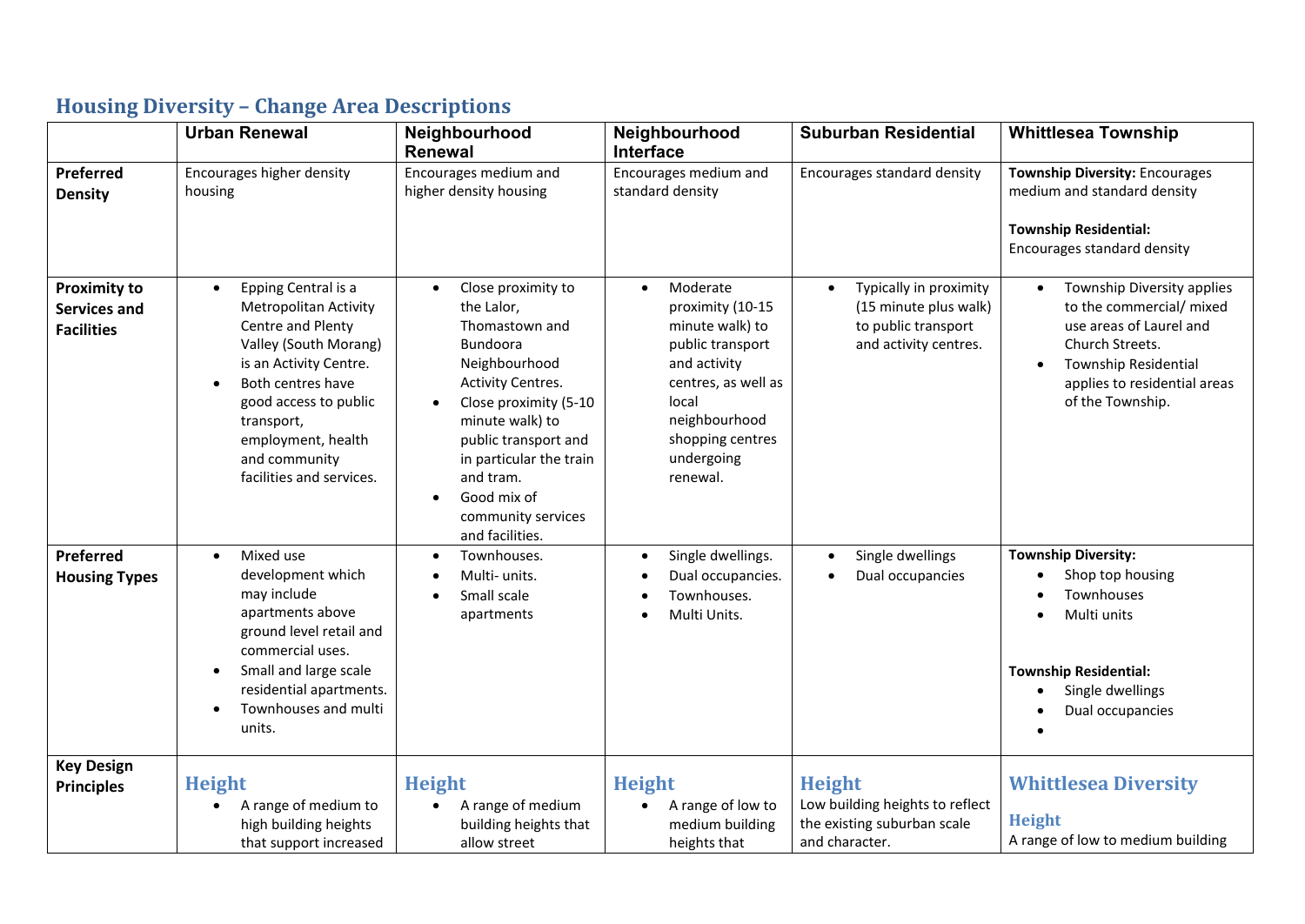|                              | <b>Urban Renewal</b>                                                                              | Neighbourhood<br><b>Renewal</b>                                                                              | Neighbourhood<br><b>Interface</b>                                                                                       | <b>Suburban Residential</b>                                                                                             | <b>Whittlesea Township</b>                                                                                             |
|------------------------------|---------------------------------------------------------------------------------------------------|--------------------------------------------------------------------------------------------------------------|-------------------------------------------------------------------------------------------------------------------------|-------------------------------------------------------------------------------------------------------------------------|------------------------------------------------------------------------------------------------------------------------|
| $\bullet$                    | density.<br>Higher built form                                                                     | enclosure along main<br>streets.                                                                             | support some<br>housing diversity.                                                                                      | <b>Setbacks</b>                                                                                                         | heights that support some medium<br>density housing along main streets.                                                |
|                              | oriented towards main<br>streets, public spaces,<br>open space, creeks or<br>important views.     | Building heights that<br>$\bullet$<br>allow for all levels to<br>achieve passive<br>surveillance.            | <b>Building heights</b><br>that integrate<br>well with existing<br>housing stock.                                       | Front setback to<br>$\bullet$<br>allow for significant<br>landscaping and<br>large canopy trees to<br>create a sense of | <b>Setbacks</b><br>Minimal or no front<br>$\bullet$<br>setbacks to encourage<br>activation of the street.              |
| <b>Setbacks</b><br>$\bullet$ | Minimal or no front<br>setbacks to encourage                                                      | Building heights that<br>are of a human scale<br>and integrate well                                          | <b>Setbacks</b><br>Moderate front<br>setback to<br>provide sufficient                                                   | openness to the<br>street.<br>Increased side and<br>rear setbacks to                                                    | Minimal or reduced side<br>and rear setbacks.                                                                          |
|                              | activation of the<br>street.<br>Minimal or no side and<br>rear setbacks that has                  | with existing housing<br>stock.                                                                              | space for<br>landscaping and a<br>medium canopy<br>tree.                                                                | provide for building<br>separation and<br>landscaping.                                                                  | <b>Site Coverage</b><br>Medium-higher site coverage to<br>facilitate a balance between                                 |
| $\bullet$                    | regard to surrounding<br>amenity.<br><b>Building separation</b><br>between 'tower'                | <b>Setbacks</b><br>Reduced front setbacks to<br>encourage activation of the<br>street, whilst still allowing | Sufficient side<br>and rear setbacks<br>to allow for some                                                               | <b>Site Coverage</b><br>Low site coverage to facilitate                                                                 | increased densities and landscape<br>opportunities.                                                                    |
|                              | elements to ensure<br>solar access,<br>landscaping and visual                                     | sufficient space for low level<br>landscaping.                                                               | landscaping and<br>external access to<br>the rear.                                                                      | landscape opportunities.<br><b>Private Open Space</b>                                                                   | <b>Private Open Space</b><br>Usable private open space, balconies<br>and communal shared spaces.                       |
|                              | separation.<br><b>Site Coverage</b><br>Higher site coverage to<br>facilitate increased densities. | <b>Site Coverage</b><br>Medium-higher site<br>coverage to facilitate a<br>balance between increased          | <b>Site Coverage</b><br>Medium site coverage to<br>facilitate a balance<br>between increased<br>densities and landscape | An increased area of private<br>open space to allow for<br>significant landscaping.                                     | <b>Landscaping</b><br>Attractive landscaping to enhance<br>the rural Township character.                               |
|                              | <b>Private Open Space</b>                                                                         | densities and landscape<br>opportunities.                                                                    | opportunities.<br><b>Private Open</b>                                                                                   | <b>Landscaping</b><br>Large canopy tree in<br>the front setback.                                                        | <b>Whittlesea Residential</b>                                                                                          |
|                              | Usable private open space,<br>balconies and communal<br>shared spaces.                            | <b>Private Open Space</b><br>Usable private open space,<br>balconies and communal<br>shared spaces.          | <b>Space</b><br>Usable private open space.<br>Landscaping<br>Attractive<br>$\bullet$                                    | Extra-large canopy<br>tree in the rear<br>setback.                                                                      | <b>Height</b><br>Low building heights to reflect the<br>Township scale and character.                                  |
| built form.                  | <b>Landscaping</b><br>Attractive landscaping to<br>complement higher density                      | <b>Landscaping</b><br>Attractive landscaping to<br>complement medium to                                      | landscaping to<br>complement<br>medium density<br>built form.                                                           |                                                                                                                         | <b>Setbacks</b><br>Increased side and rear<br>$\bullet$<br>setbacks to provide building<br>separation and landscaping. |